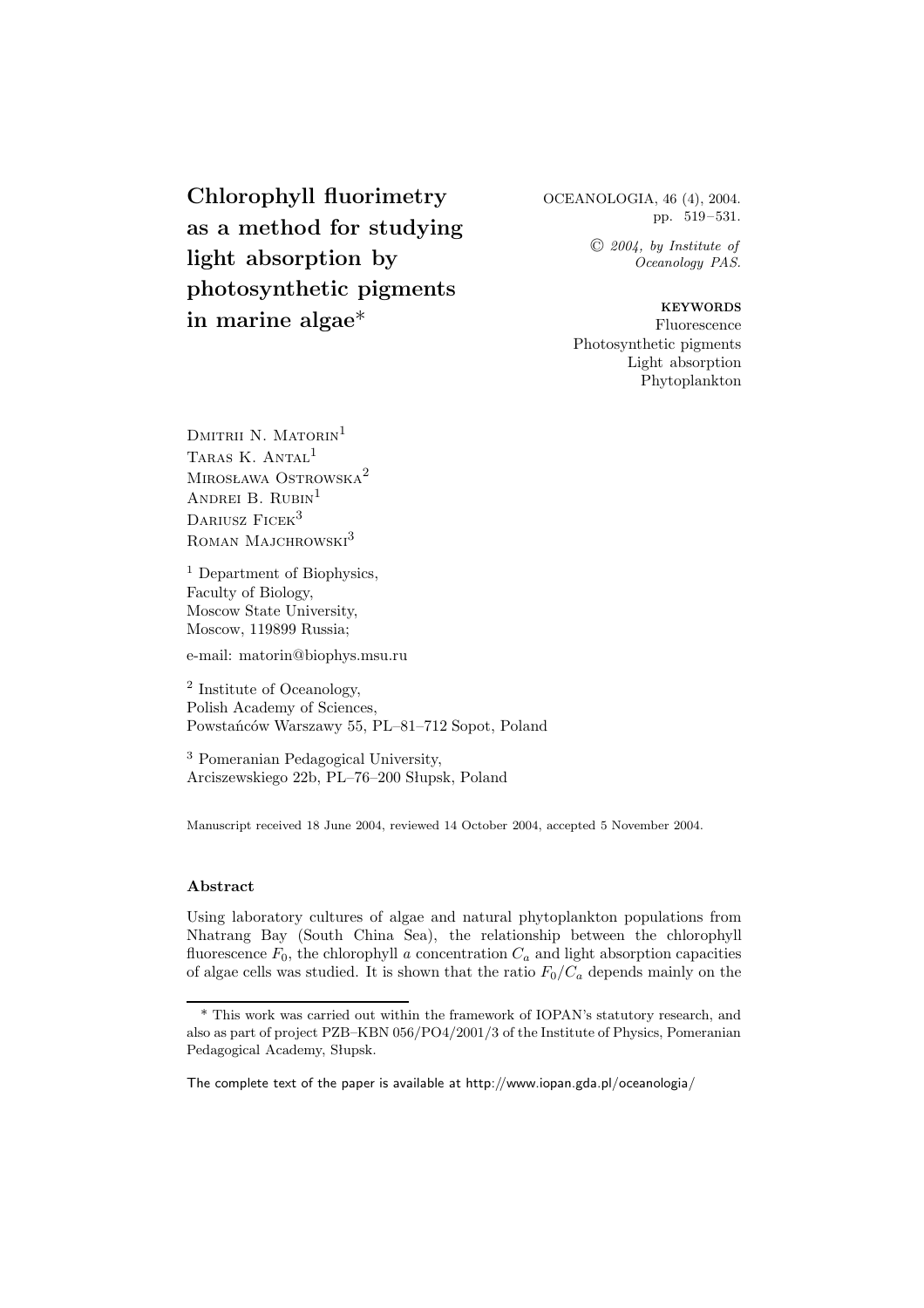species composition of the algae population; hence, the concentration  $C_a$  can be measured with the fluorescence method with acceptable accuracy only when the species composition of algae populations varies over a rather narrow range. The fluorescence  $F_0$  can, however, be a good index of the total absorption capacities of different phytoplankton species, because the intensity of  $F_0$  depends on the sum total of light absorbed by all photosynthetic pigments in a plant cell. Thus, the fluorescence  $F_0$  measures not only the concentration of chlorophyll  $a$ , but that of all photosynthetic pigment concentrations.

# **Introduction**

Characterised by a high sensitivity and allowing rapid non-invasive assessment of several characteristics of phytoplankton, the methods of measuring chlorophyll fluorescence have become very popular in recent times (Matorin & Venediktov 1990, Falkowski & Raven 1997, Fadeev et al. 1999, Ostrowska et al. 2000a, b, Ficek et al. 2000, Ostrowska 2001, Woźniak et al. 2002). It was demonstrated some time ago that fluorescence intensity is correlated with phytoplankton concentration as measured by routine methods, for example, from the cell concentration or biomass (Karabashev 1987, Sirenko et al. 1988). However, the most frequently used characteristic of the phytoplankton content is the chlorophyll *a* concentration  $C_a$  (Vinberg 1969, Foy 1987), which has long been determined *in vitro* by measuring fluorescence in pigment extracts (Yentsch & Menzel 1963, Lorenzen 1966). Measurements of chlorophyll fluorescence,  $F_0$ , excited artificially by weak light, are now a common way of determining chlorophyll concentration *in situ*. Many authors have shown that  $F_0$  correlates well with the chlorophyll concentration in natural water bodies. For example, Vedernikov et al.  $(1990)$  showed that, in the Black Sea, the correlation coefficients between these characteristics were equal to 0.7–0.85. Such a high correlation is not normally the rule, however. This may be due to the fact that the value of  $F_0$ is proportional to the total content of photosynthetic pigments (carotenoids, chlorophylls *a*, *b*, *c*, etc.), whereas the fraction of chlorophyll *a* in pigments varies over a wide range, depending both on the taxonomic affiliation of the algae (Cullen 1982, Soo Hoo et al. 1986, Matorin & Venediktov 1990) and on such environmental conditions as irradiance, concentration of mineral nutrients, and pollutants (Kolber et al. 1988). We have been able to determine chlorophyll *a* concentrations much more accurately by using not only  $F_0$  measurements but also our own physical models of light absorption and fluorescence in different natural plant communities (Woźniaket al. 1999, 2000, 2003, Majchrowski et al. 2000, Ostrowska et al. 2000a, b, Majchrowski 2001). Our method takes into consideration the fact that  $F_0$  reflects the total concentration of photosynthetic pigments. Treated as a characteristic of light absorption by algae, it can then be used to determine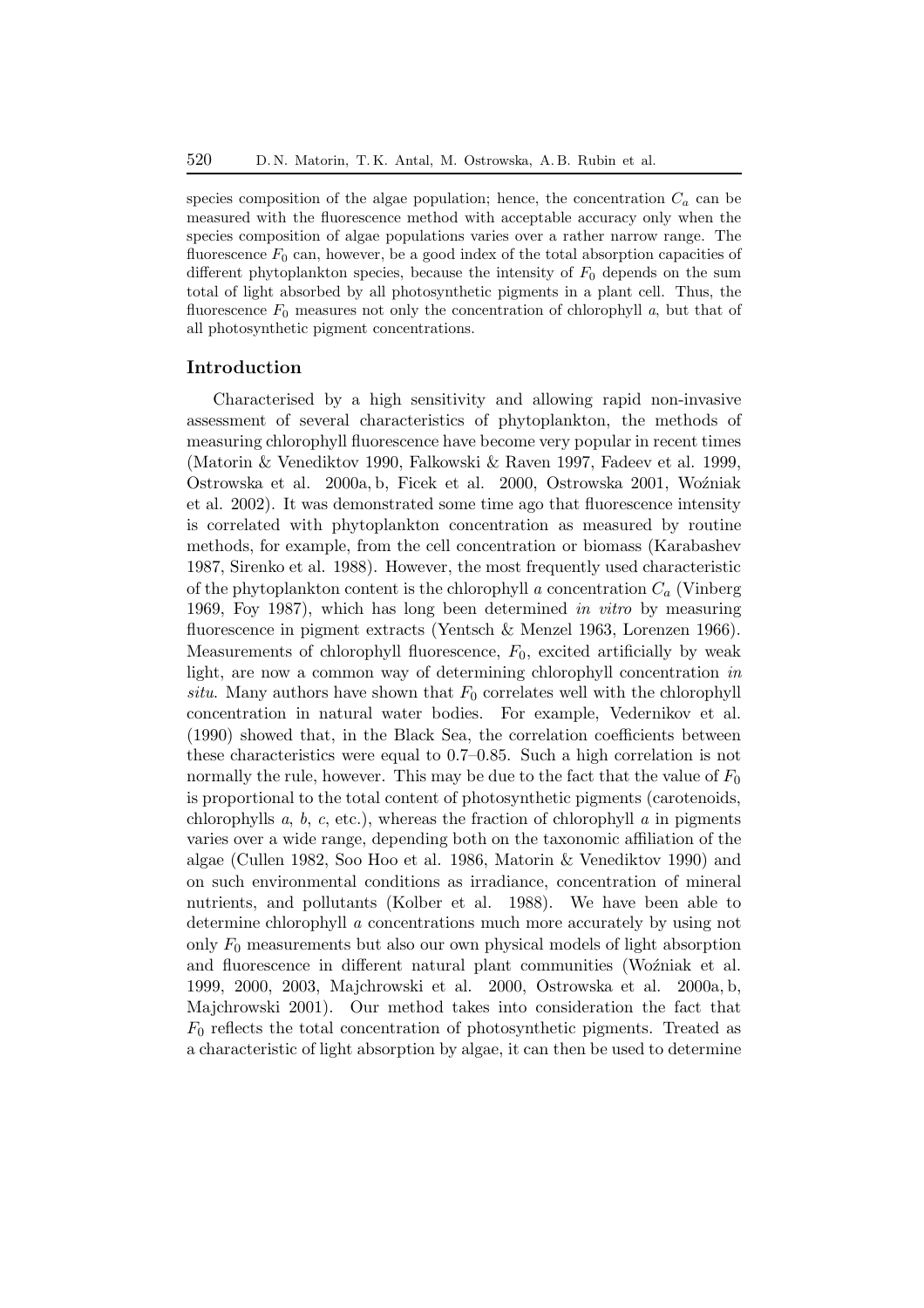the photosynthetic production of phytoplankton (Antal et al. 1999, Ficek 2001, Ostrowska 2001, Woźniak et al. 2002).

The aim of the present work is to investigate and present the relationships between fluorescence  $F_0$ , chlorophyll *a* concentration  $C_a$  and the light absorption capacities of cell suspensions using laboratory cultures of algae and natural phytoplankton.

## **Theoretical background**

The fluorescence  $F_0$ , excited by an artificial light source, has been measured in dark-adapted algae in which the PS II reaction centres are open, so that absorbed light energy can be converted into chemical bond energy with maximum efficiency (Klughammer 1992). The intensity of  $F_0$ can be calculated from the equation

$$
F_0 = G I_{fl} \overline{a}_{pl,PSP,fl} \Phi_{F_0},
$$

where<sup>1</sup>

 $I_{fl}$  – total intensity of exciting flash (in our fluorimeter,  $I_{fl}(\lambda)$  was nearly uniformly distributed over the 400–550 nm spectral range), (constant);

 $\overline{a}_{pl,PSP,fl}$  [m<sup>-1</sup>] – coefficient of absorption of the exciting flash by photosynthetic pigments, averaged over the 400–550 nm spectral range;

 $\Phi_{F_0}$  – quantum yield of fluorescence in cells with open RC;

*G* – coefficient defined by the geometric characteristics and the sensitivity of the fluorescence light sensor, (constant).

Taking into account the fact that  $(G I_{fl})^{-1} = \text{const}$ , the coefficient of solar irradiance absorption by algae can be related to the fluorescence intensity as follows:

 $\overline{a}_{pl,\, PSP} = \text{const} \; \Phi_{F_0}^{-1}AF_0,$ 

where

$$
A = \overline{a}_{pl,PSP}/\overline{a}_{pl,PSP,fl}
$$

To simplify the analysis, we have assumed that  $A \approx 1$ , because the spectrum of the exciting light in our fluorimeter is similar to that of natural light in the sea. Thus,  $\overline{a}_{pl, PSP} \approx \overline{a}_{pl, PSP, fl}$ . In reality, parameter *A* can vary for different trophic types of sea and also with depth. This problem is discussed in Antal et al. (2001); see also Ostrowska et al. (2000a, 2001).

## **Material and Methods**

The experiments were carried out with three cultures of algae: the green algae *Chlorella pyrenoidosa*, *Platymonas viridis*, and *Ankistrodesmus* sp.,

<sup>&</sup>lt;sup>1</sup>See the appendix for the list of symbols used in the text.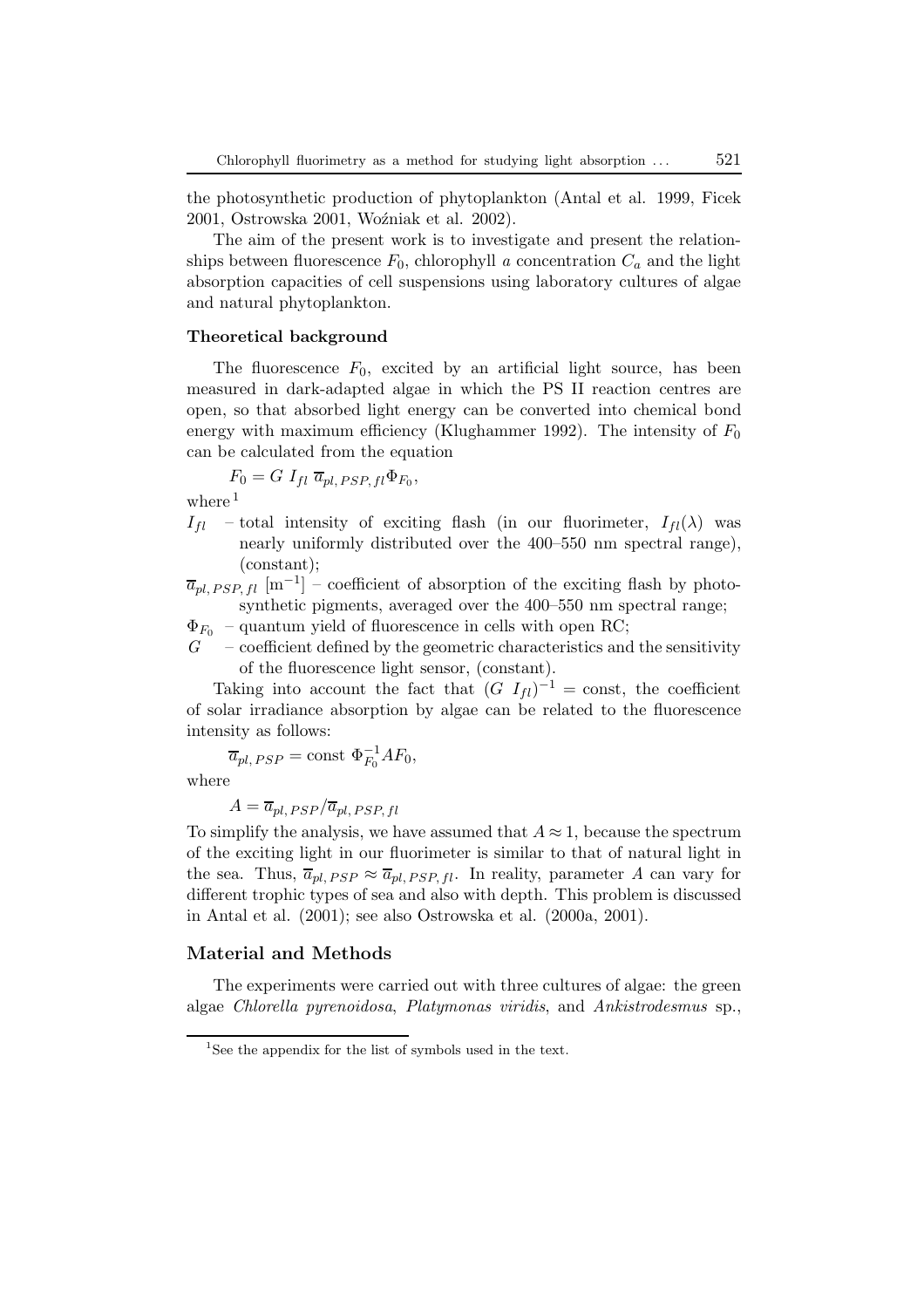the yellow-green alga *Nephrochloris salina*, the diatom *Thalassiosira weissflogii*, and natural phytoplankton from Nhatrang Bay (Vietnam).

*Ch. pyrenoidosa* (thermophilic strain CALU-175 from the collection of the Biology Institute, St. Petersburg State University, Russia) was grown in  $1/5$  Tamiya medium (pH 6.8) (Tamiya et al. 1961) at  $32^{\circ}$ C, under 60  $\mu$ E m<sup>-2</sup> s<sup>-1</sup> background irradiation, and with moisturised air being bubbled through it. The culture was maintained in a log growth phase by daily dilution with fresh medium to maintain a cell density of about  $1-10 \times 10^5$  cells ml<sup>-1</sup>.

The marine algae *P. viridis*, *Ankistrodesmus* sp., *Th. weissflogii* and *N. salina* were grown at 20°C under indirect daylight with a maximum light flux density of 120  $\mu$ E m<sup>-2</sup> s<sup>-1</sup> in an artificial medium described in Lanskaya (1971).

The mean effective absorption coefficient for blue light (spectrum similar to the spectrum of the flash-exciting  $F_0$  in the fluorimeter) for cells in the algal suspension,  $\tilde{a}_{pl, blue}$ , were measured with a laboratory apparatus. Light from a KGM 150/24 halogen slide-projector lamp was passed through a bluegreen filter SZS-22 with  $\lambda < 600$  nm and a dark chamber  $l = 0.2$  m in length filled with the sample, and the output quantum flux density was measured with a laboratory-made quantum sensor. The calculations were performed according to the formula

$$
\tilde{a}_{pl,\,blue} = (I_{nc} - I_n)/(l I_{nc}) \text{ or } \tilde{a}_{pl,\,blue} = (\ln I_{nc} - \ln I_n)/l,
$$

where

 $I_n$  [ $\mu$ E m<sup>-2</sup> s<sup>-1</sup>] – the intensity of light passed through the algal suspension of concentration *n*;

 $I_{n,c}$  [ $\mu$ E m<sup>−2</sup> s<sup>−1</sup>] – the intensity of light passed through the suspension of algal cells bleached by illumination in the presence of 1 mM hydroxylamine.

The chlorophyll *a* concentration  $C_a$  in the algae samples was measured on a HITACHI-557-SPECTR (Japan) spectrophotometer using a routine method (Parsons & Strickland 1963).

Measurements of phytoplankton fluorescence were carried out over the whole area of Nhatrang Bay (Vietnam) from 23rd March to 5th April 1998. At each station, vertical profiles of fluorescence F<sup>0</sup> were measured *in situ* with a submersible fluorimeter. Functioning on the principle of the pumpand-probe method (Mauzerall 1972, Kolber et al. 1990), this fluorimeter was designed at the Faculty of Biology of the Moscow State University for the real-time measurement of initial and maximum fluorescences  $(F_0,$ and  $F_m$ ), as well as underwater irradiation, temperature and pressure (depth) (Matorin et al. 1996, Antal et al. 1999). The fluorimeter was also used to measure the fluorescence of algae under laboratory conditions,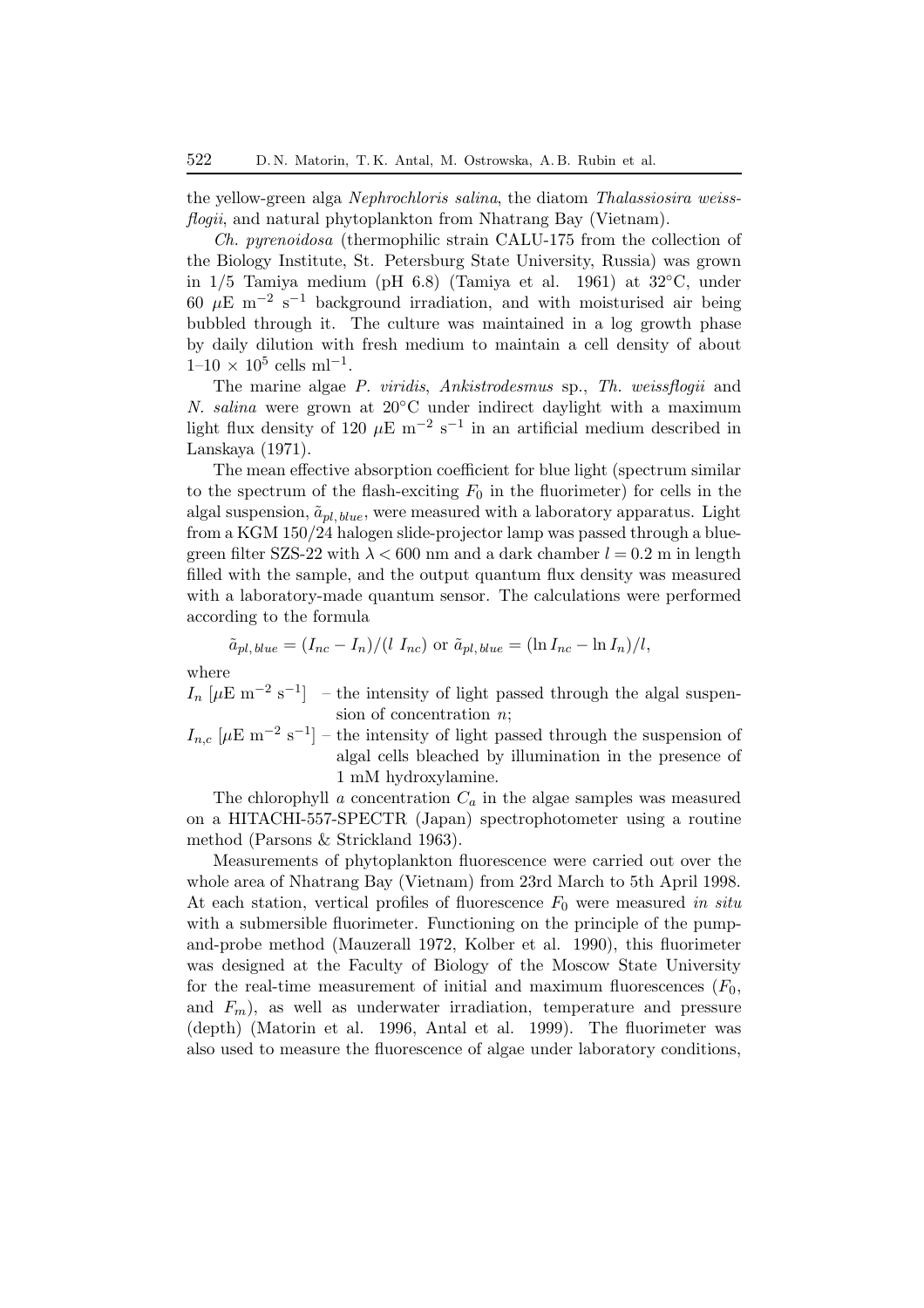the fluorescence-exciting impulses being generated by an SSh-20 (MELZ, Russia) xenon lamp. The flashes were isolated from the sample by the bluegreen filter SZS-22. The spectrum of the fluorescence excitation light was distributed practically uniformly within the range of wavelengths from 400 to 520 nm. The fluorescence signal was recorded by a photomultiplier-68 after having passed through a KS-17 cut-off glass filter  $(\lambda > 680 \text{ nm})$ .

#### **Results and discussion**

Fig. 1 shows the dependence of  $F_0$  on  $C_a$ , measured under laboratory conditions with a suspension of *Ch. pyrenoidosa* cells. It is evident that this dependence is nearly linear over the range of naturally occurring phytoplankton concentrations ( $C_a < 16$  mg m<sup>-3</sup>). Some deviation from linearity was observed only near the limits of the sensitivity ranges when the sensitivity of the sensors was changed. As follows from the curve, the  $F_0$  signal can be automatically converted into chlorophyll  $a$  concentration units in the course of *in situ* measurements. However, this method yields only an approximate value of the chlorophyll concentration and can be used, for example, for a quick assessment of the trophic status of water bodies; for more accurate estimates of  $C_a$  content, one should take into account the fact that the  $F_0/C_a$  ratio is a function of the species composition of the microalgae. Fig. 2 shows  $F_0$  as a function of  $C_a$  in four species of marine algae from three different taxa grown under laboratory conditions. Here we see that in the yellow-green (*N. salina*) and diatomaceous (*Th. weissflogii*)



Fig. 1. Dependence of  $F_0$  yield on chlorophyll *a* concentration in a suspension of *Chlorella vulgaris* cells. Vertical lines show the points at which the fluorescence sensor sensitivity was altered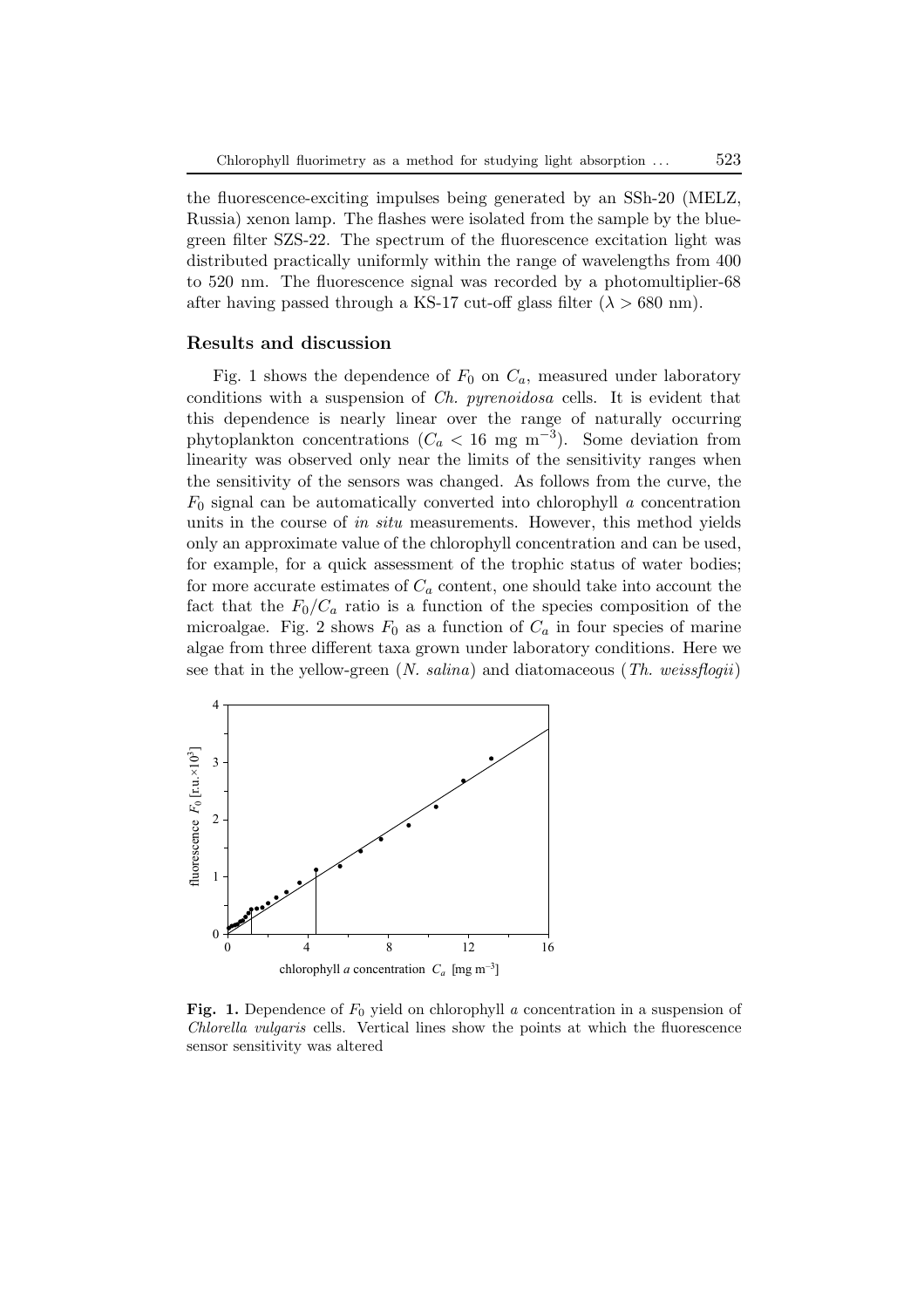

**Fig. 2.**  $F_0$  vs  $C_a$  in suspensions of marine algae from three different taxa: diatom *Thalassiosira weissflogii* (1), yellow-green *Nephrochloris salina* (2) green *Ankistrodesmus* sp. and *Platymonas viridis* (3 and 4 respectively). The algae were grown under laboratory conditions

algae, in which chlorophyll comprises the least part of the light-harvesting pigments, the intensity of  $F_0$  per unit of  $C_a$  concentration was about 2–3 times higher than in green alga, in which chlorophyll is the major lightharvesting pigment. The  $F_0/C_a$  ratio in these algae is correlated with the pigment index (the  $a_{430}/a_{663}$  ratio in a 90% acetone extract), which characterises the contribution of carotenoids to the total light absorption (Margalef 1963, Matorin et al. 1997).

The ratio  $F_0/C_a$  is also different in natural phytoplankton in the same water body. For example, deep-sea and shore stations in Nhatrang Bay (Fig. 3) and in the Baltic Sea (data not shown) differed significantly in their  $F_0$  dependence on chlorophyll *a* concentration. These results show that the light-harvesting complexes of algal cells from shore regions were richer in chlorophyll *a* than algae from deep-water regions. This may be related to a shift in the ratio of dominant algal species and to the high levels of mineral nutrients in shore waters, and also to photo-acclimation to the changing light environment. Previously, we showed that a deficiency in the main mineral nutrients (nitrogen, phosphorus) in the culture medium led to a smaller contribution of chlorophyll *a* to the light-harvesting complex (Matorin et al. 1997).

Earlier,  $F_0$  was shown to correlate more closely with another phytoplankton characteristic – the light absorption capacity of the photosynthetic pigments in PS II centres (Ostrowska et al. 2000a, Antal et al. 2001). In principle, the intensity of  $F_0$  is proportional to  $\overline{a}_{pl,PSP}$ ,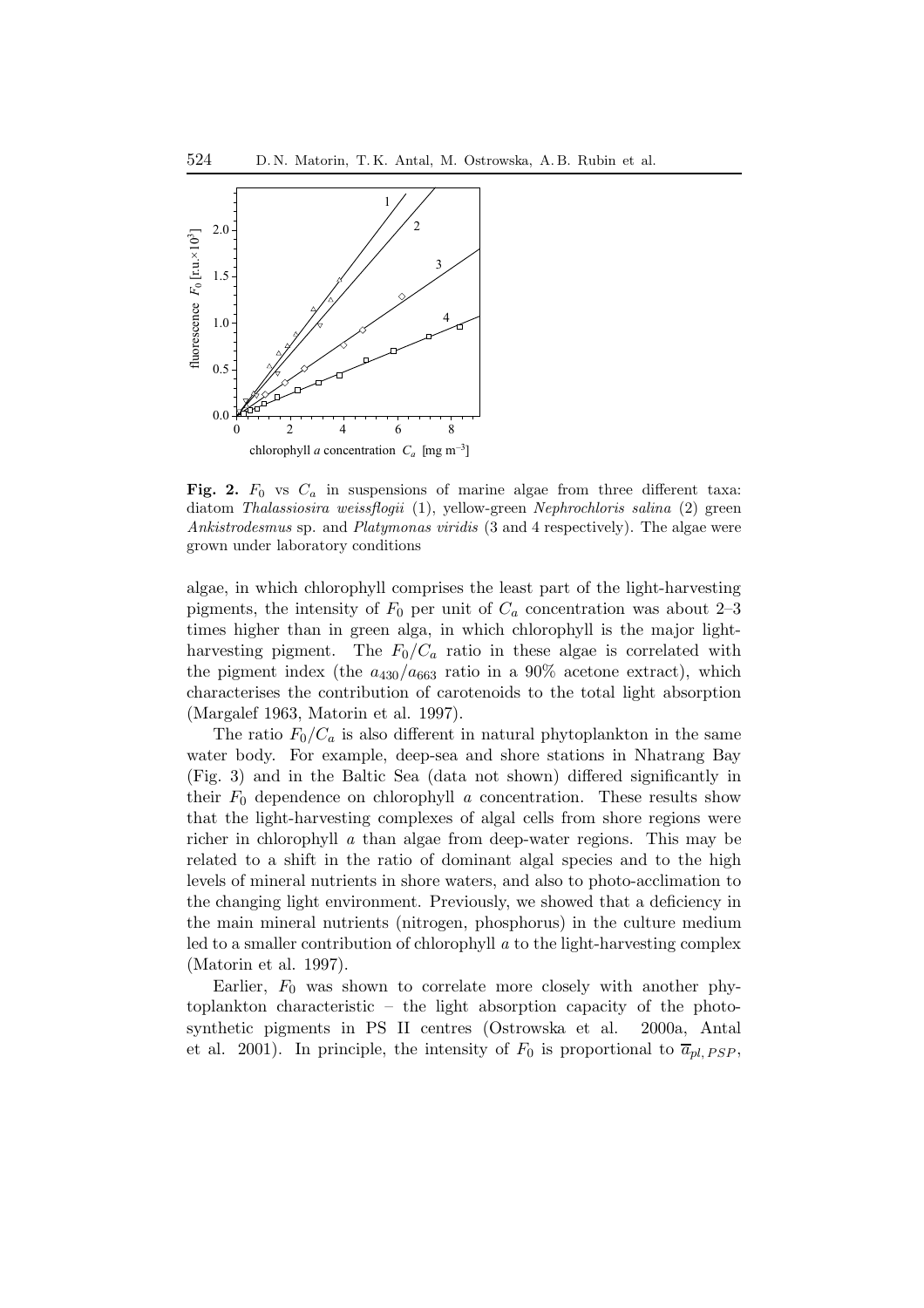

**Fig. 3.** Dependences of  $F_0$  on  $C_a$  in deep water (a) and coastal (b) stations of Nhatrang Bay and the results of the linear regression of these dependences. The values of  $F_0$  and  $C_a$  are averaged over the water column

the constant of proportionality being dependent on  $\Phi_{F_0}$ , if the spectral distribution of the light exciting  $F_0$  is similar to that of the natural light in the sea, i.e.  $A = 1$  (see Ostrowska et al. 2000a, Antal et al. 2001). These assumptions were confirmed by studies of the relationship



**Fig. 4.** Dependences of  $F_0$  on  $\tilde{a}_{pl, blue}$  in suspensions of marine algae from three different taxa: diatom *Thalassiosira weissflogii* (square), green *Chlorella pyrenoidosa* (circle) and yellow-green *Nephrochloris salina* (triangle). The results of the linear regression of these dependences are marked 1, 2 and 3 respectively. The algae were grown under laboratory conditions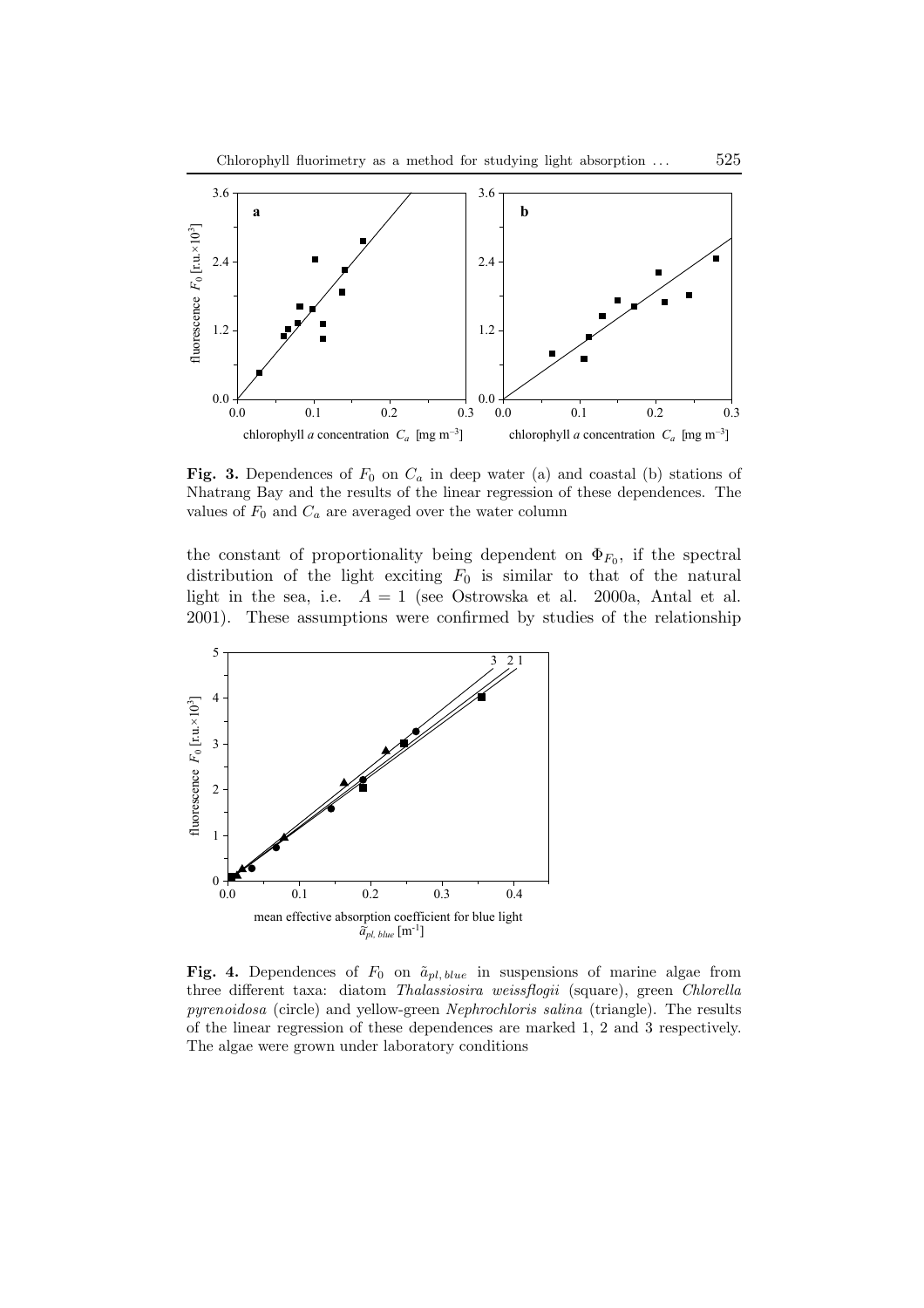between  $F_0$  and the absorption coefficient of blue light,  $\tilde{a}_{nl, blue}$  in cell suspensions of various groups of marine algae. Experimental relatinships of  $F_0$  as a function of  $\tilde{a}_{pl, blue}$  were measured for green (*Ch. pyrenoidosa*), diatomaceous (*Th. weissflogii*) and yellow-green (*N. salina*) algae over the range of natural concentrations (Fig. 4). The algae were grown under optimum conditions (for example, at a low irradiance level): we may assume, therefore, that the values of  $\Phi_{F_0}$  in these species of algae are similar. Determined for each group from the linear regression method, the  $F_0/\tilde{a}_{pl, blue}$ ratios were almost identical, whereas the  $F_0/C_a$  ratios varied greatly among the algal taxa (see Fig. 2). Small differences in the  $F_0/\tilde{a}_{pl, blue}$  ratios may be due to the difference between the light absorption capacity of whole cells and that of the PS II photosynthetic pigments, i.e.  $\tilde{a}_{pl, blue} \neq \overline{a}_{pl, PSP, fl}$ . The so-called packaging effect could also be the reason for such differences. This problem has been analysed in detail in our previous papers (Woźniak et al. 1999, 2000).

As noted above, the relationship between  $\overline{a}_{pl, PSP}$  and  $F_0$  depends on  $\Phi_{F_0}$ and factor *A*, which can vary. Previous studies of natural phytoplankton populations have shown that in some polluted areas, near the surface, the quantum yield of  $F_0$  was suppressed (Antal et al. 2001); nevertheless, this was observed rather rarely, and the value  $\Phi_{F_0}$  can be assumed constant (Ostrowska et al. 2000a). We also showed that the spectrum of underwater irradiation in natural water bodies from a depth of 5 m to the lower limit of the euphotic zone is very close to that of the exciting  $F_0$  light of the



**Fig. 5.** Spectrum of the light used to excite chlorophyll fluorescence in the PrimProd fluorimeter (solid line), and the spectral distribution of underwater irradiance in the sea at different depths (after Antal et al. 2001)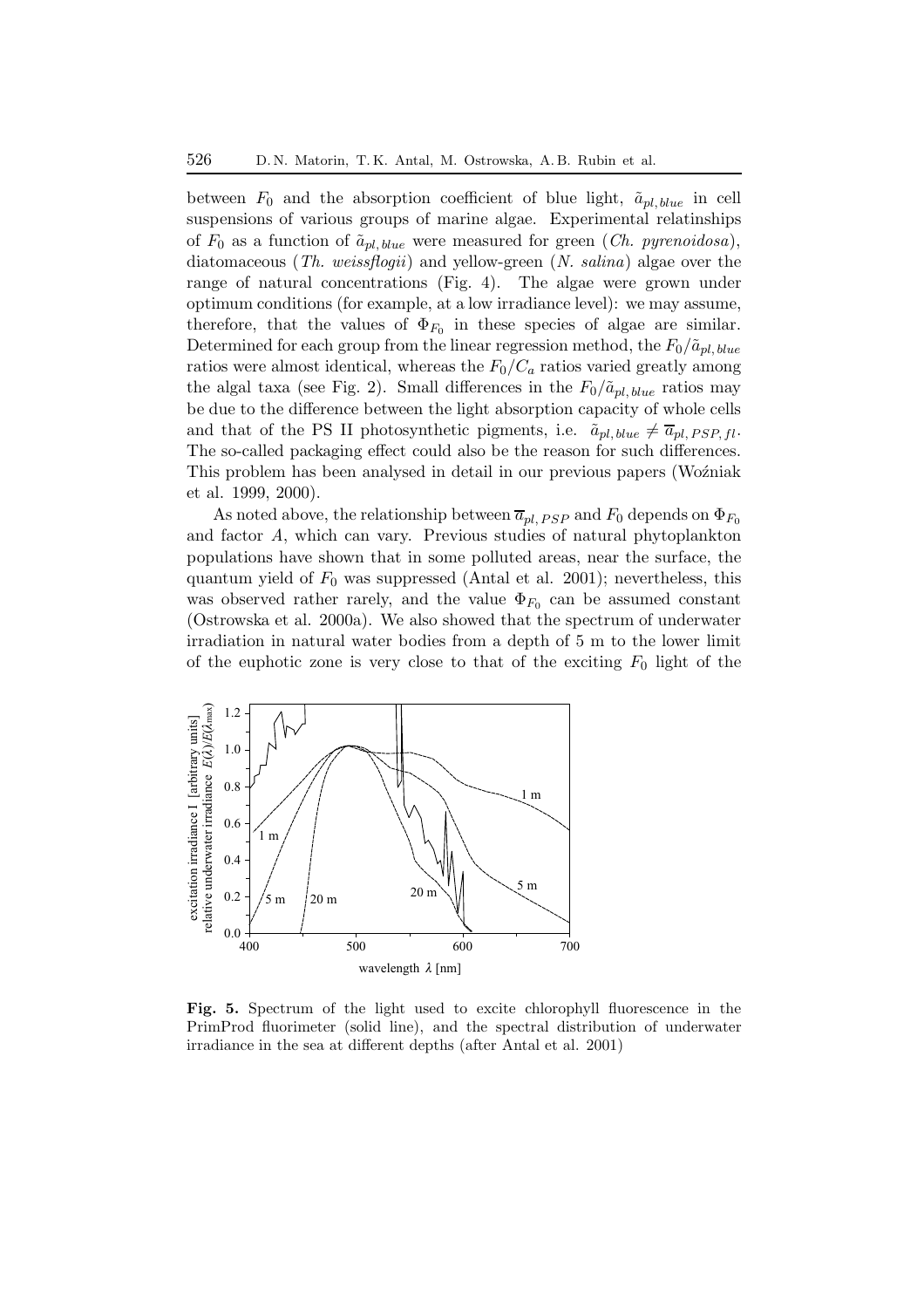fluorimeter (400–600 nm), i.e.  $A \sim 1$  (see Fig. 5). Hence, estimates of the light absorption capacity by measuring  $F_0$  are probably correct over most of the photosynthetic zone. However, this assumption may be not true for highly eutrophic waters ( $C_a > 10$  mg m<sup>-3</sup>), in which the fraction of blue light  $(\lambda < 500)$  decreases at a depth of 10 m and more because it is absorbed by yellow substances, and green light with its spectral maximum at 550 nm is dominant (Dera 1995).

# **Conclusions**

We analysed the relationships between fluorescence  $F_0$  and chlorophyll  $a$ concentration as well as between fluorescence  $F_0$  and total absorption earlier for a comprehensive empirical *in situ* database of different natural plant communities in the World Ocean (Fig. 6) (Ostrowska et al. 2000a, b). The correlation coefficients for these empirical data are  $r = 0.916$  for  $F_0 = f(C_a)$ and  $r = 0.942$  for  $F_0 = f(\overline{a}_{pl,PSP})$ . Evidently, the general tendency in algae from different seas is that the fluorescence  $F_0$  is more closely related to light absorption capacities than to the chlorophyll concentration. The results of the analyses presented in this workfor laboratory cultures and natural phytoplankton populations confirm our earlier results.



**Fig. 6.** The relationship between fluorescence  $F_0$  and chlorophyll *a* concentration (a) and fluorescence  $F_0$  and the light absorption coefficient  $\overline{a}_{nl}$   $_{PSP}$   $_{fl}$  (b), for data from different regions of the World Ocean (after Ostrowska et al. 2000b)

Our data show that measurement of  $F_0$  for *in situ* estimation of chlorophyll *a* content should be performed after fluorescence calibration in a particular area, i.e. when the spatial and temporal variations in the species composition of phytoplankton are not significant. The fraction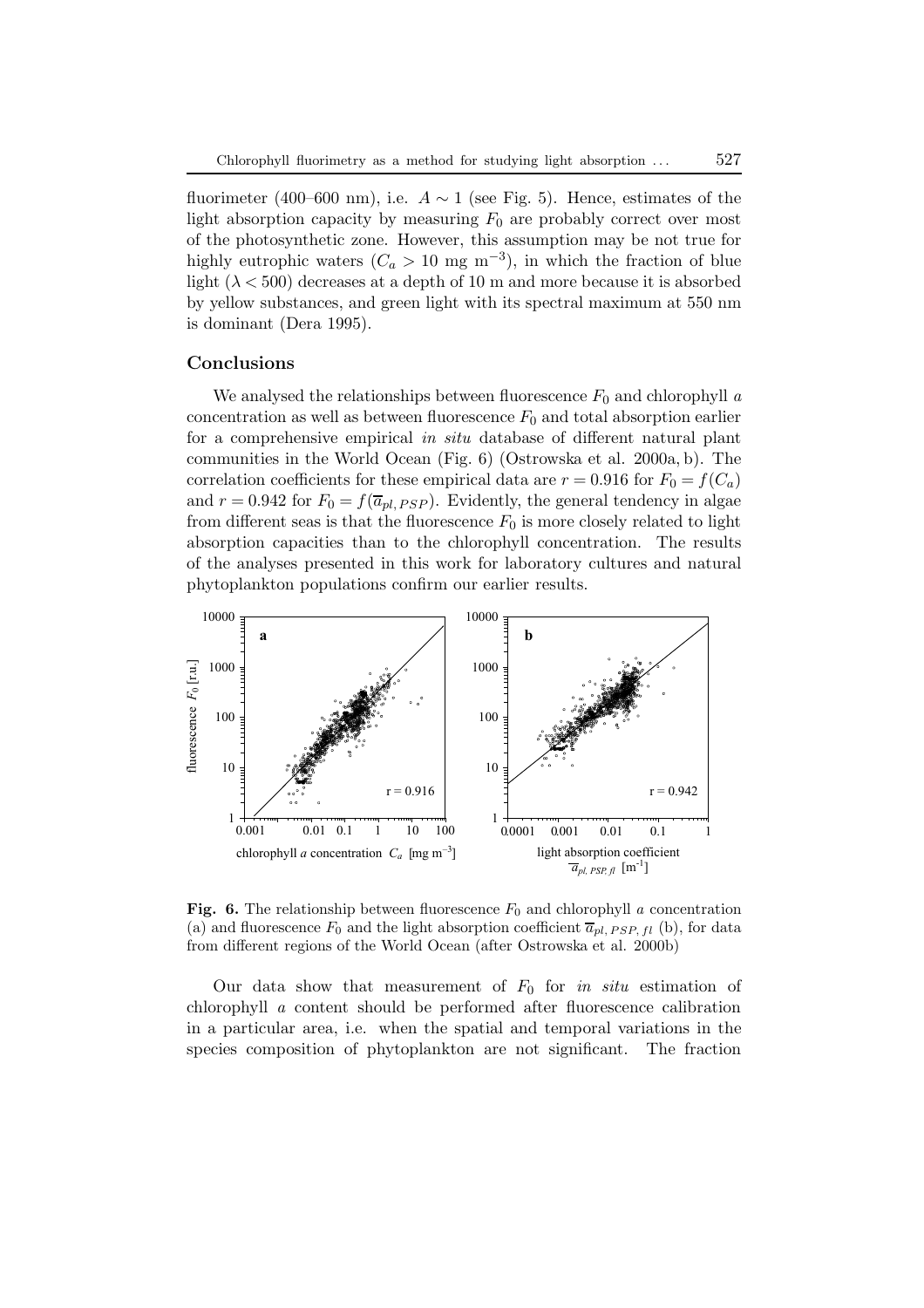of chlorophyll *a* in the total photosynthetic pigments in algal cells can be estimated by calibrating  $F_0$  on  $C_a$ , thus enabling the dominant algal groups in the region to be characterised. It is more correct to use  $F_0$  for estimating the light absorption capacity by phytoplankton cells because the fluorescence better reflects this characteristic. The light absorption capacity is a more appropriate measure of phytoplankton abundance than C*a*, because it is proportional to the concentration of the total photosynthetic pigments. In addition, the light absorption capacity can be used to estimate photosynthetic production in phytoplankton (Antal et al. 2001, Ostrowska 2001).

## **Acknowledgements**

We would like to thank Dr. Ho Hai Sam (Oceanography Institute, Nha Trang , Vietnam) for the data on chlorophyll concentration, and the Russian-Vietnamese Tropcenter for the opportunity to conduct these studies in Vietnam. This workwas carried out in accordance with the World Ocean Program (Russia).

## **References**

- Antal T. K., Venediktov P. S., Konev Yu. N., Matorin D. N., Hapter R., Rubin A. B., 1999, *Assessment of vertical profiles of phytoplankton photosynthetic activity by the fluorescence method*, Engl. Okeanologiya, 39 (2), 287–292.
- Antal T. K., Venediktov P. S., Matorin D. N., Ostrowska M., Woźniak B., Rubin A. B., 2001, *Measurement of phytoplankton photosynthesis rate using a pump-and-probe fluorometer*, Oceanologia 43 (3), 291–313.
- Cullen J. J., 1982, *The deep chlorophyll maximum: comparing vertical profiles of chlorophyll a*, Can. J. Fish. Aquat. Sci., 39, 791–803.
- Dera J., 1995, *Underwater irradiance as a factor affecting primary production*, Diss. and monogr., Inst. Oceanol. PAS, Sopot, 7, 110.
- Fadeev V. V., Filippova E. M., Maslov D. V., Matorin D. N., Venediktov P. S., 1999, *Diagnostics of photosynthesising organisms by linear and non-linear fluorimetry*, Proc. EOS/SPIE Int. Symp. 'Envirosense', 3821, 248–259.
- Falkowski P. G., Raven J. A., 1997, *Aquatic photosynthesis*, Blackwell Sci., Oxford, 375 pp.
- FicekD., 2001, *Modelling the quantum yield of photosynthesis in various marine systems*, Rozpr. i monogr., Inst. Oceanol. PAN, Sopot, 14, 224 pp., (in Polish).
- FicekD., Ostrowska M., Kuzio M., Pogosyan S., 2000, *Variability of the portion of functional PS2 reaction centres in the light of a fluorometric study*, Oceanologia, 42 (2), 243–249.
- Foy R. N., 1987, *A comparison of chlorophyll a and carotenoid concentrations as indicators of algal*, Freshwater Biol., 17 (2), 237–250.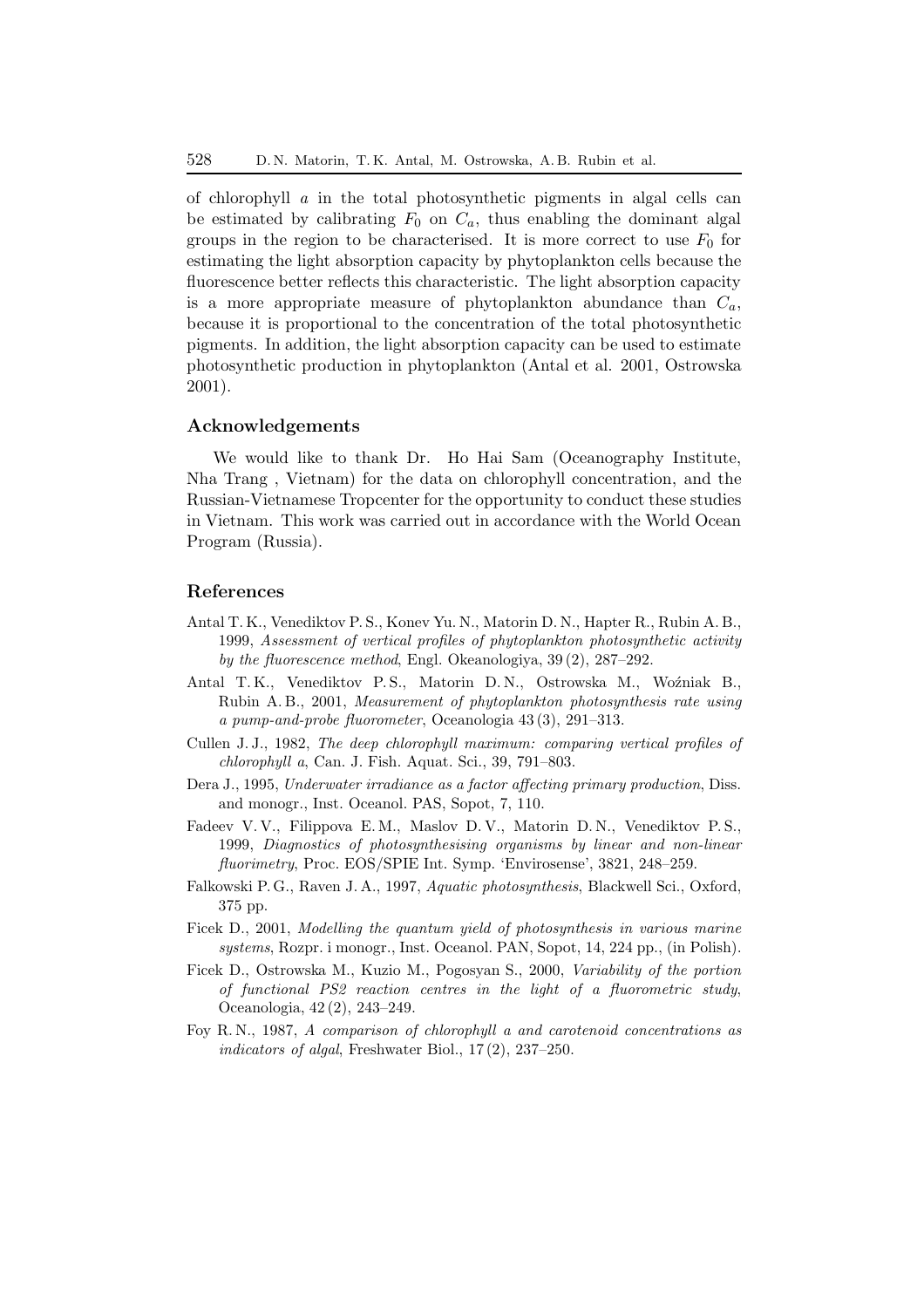- Karabashev G. S., 1987, *Fluorescence in the ocean*, Gidrometeoizdat, Leningrad, 200 pp., (in Russian).
- Klughammer C., 1992, *Entwicklung und Anwendung neuer absorptionspectroskopischer Methoden zur Charakterisierung des photosynthetischen Elektronentransports in isolierten Chloroplasten und intakten Bl¨attern*, Ph. D. thesis, Würzburg Univ.
- Kolber Z., Wiman K. D., Falkowski P. G., 1990, *Natural variability in photosynthetic energy conversion efficiency: a field study in the Gulf of Maine*, Limnol. Oceanogr., 35, 72–79.
- Kolber Z., Zehr J., Falkowski P. G., 1988, *Effects of growth irradiance and nitrogen limitation on photosynthetic energy conversion in photosystem II*, Plant Physiol., 88, 72–79.
- Lanskaya L.A., 1971, *Growing of algae*, [in:] *Ecological physiology of sea planktonic algae*, K. M. Kailov (ed.), Nauk. Dumka, Kiyev, 5–21.
- Lorenzen C. A., 1966, *A method for continuous measurement of in vivo concentration*, Deep Sea Res., 13 (2), 223–227.
- Majchrowski R., 2001, *Influence of irradiance on the light absorption characteristics of marine phytoplankton*, Stud. i rozpr., Pom. Akad. Pedagog., Słupsk, 1, 131 pp., (in Polish).
- Majchrowski R., Woźniak B., Dera J., Ficek D., Kaczmarek S., Ostrowska M., Koblentz-Mishke O. I., 2000, *Model of the 'in vivo' spectral absorption of algal pigments. Part 2. Practical applications of the model*, Oceanologia, 42 (2), 191–202.
- Margalef R., 1963, *Modelos simplificados del ambiente marino para el estudio de la sucesión y distribución del fitoplancton y del valor indicador de sus pigmentos*, Inv. Pesq., 23, 11–52.
- Matorin D. N., Vavilin D. V, Konev Yu. N., Kazimirko Yu. V., Rubin A. B., 1997, *A study on the correlation between pigment composition in microalgae and intensity of chlorophyll fluorescence measured with a pulse fluorometer*, Mosc. Univ. Biol. Bull., 16 (1), 25–28.
- Matorin D. N., Venediktov P. S., 1990, *Chlorophyll luminescence in microalgae culture and natural phytoplankton populations*, Itog. Nauk. Tek., Ser. Biofiz., 40, 40–101, (in Russian).
- Matorin D. N., Venediktov P. S., Konev Yu. V., Rubin A. B., 1996, *Application of a double-flash, impulse, submersible fluorimeter in the determination of photosynthetic activity of natural phytoplankton*, Dokl. Russ. Acad. Sci.-Earth Sci. Sect., 350 (7), 1159–1161.
- Mauzerall D., 1972, *Light-induced fluorescence changes in Chlorella, and the primary photoreactions for the production of oxygen*, Proc. Natl. Acad. Sci. USA., 69, 1358–1362.
- Ostrowska M., 2001, *Using the fluorometric method for marine photosynthesis investigations in the Baltic*, Rozpr.i monogr., Inst. Oceanol. PAN, Sopot, 15, 194 pp., (in Polish).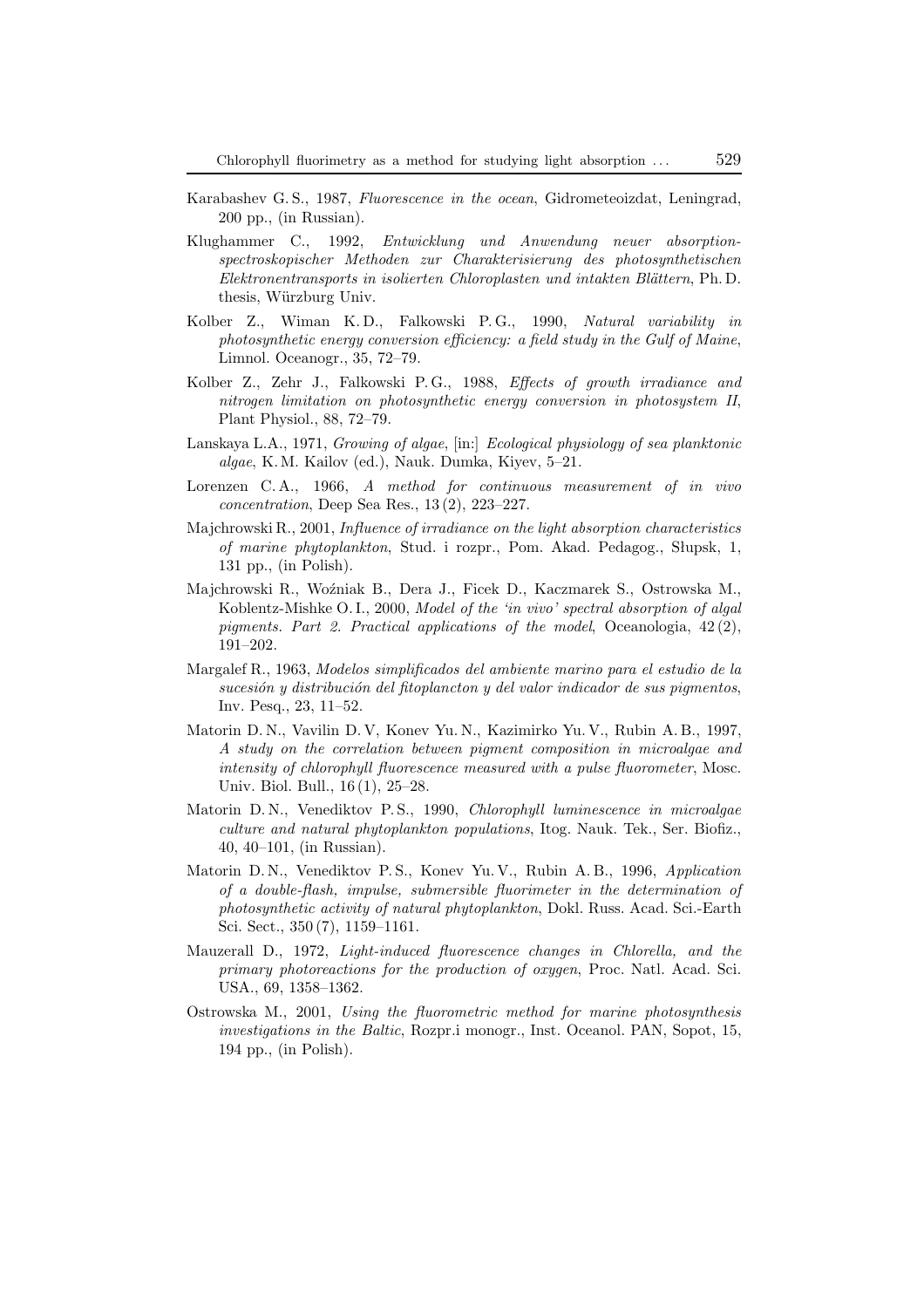- Ostrowska M., Majchrowski R., Matorin D. N., Woźniak B., 2000a, *Variability of the specific fluorescence of chlorophyll in the ocean. Part 1. Theory of classical 'in situ' chlorophyll fluorometry*, Oceanologia, 42 (2), 203–219.
- Ostrowska M., Matorin D. N., Ficek D., 2000b, *Variability of the specific fluorescence of chlorophyll in the ocean. Part 2. Fluorometric method of chlorophyll a determination*, Oceanologia, 42 (2), 221–229.
- Parsons T. R., Strickland J. D. H., 1963, *Discussion of spectrophotometric determination of marine plant pigments, with revised equations for ascertaining chlorophyll and carotenoids*, J. Mar. Res., 21 (3), 155–163.
- Sirenko L. A., 1988, *Information value of chlorophyll content*, Gidrobiol. Zh. [J. Hydrobiol.], 24 (4), 49–53.
- Soo Hoo J. B., Kiefer D. A., Collins D. J., McDermid I. S., 1986, *In-vivo fluorescence excitation and absorption spectra of marine phytoplankton. I. Taxonomic characteristics and responses to photoadaption*, J. Plankton Res., 8, 197–214.
- Tamiya H. K., Morimura K., Yokota M., Kunieda R., 1961, *The mode of nuclear division in synchronous culture of Chlorella: comparison of various methods of synchronization*, Plant Cell Physiol., 2, 383–403.
- Vedernikov V. I., Vshyvsev V. S., Demidov A. A., Pogosian S. I., Sukhanova I. N., Fadeev V. V., Chekaluk A. M., 1990, *Using fluorometric and photometric methods for chlorophyll a studying in the Black Sea in spring 1988*, Okeanologiya, 30, 848–854, (in Russian).
- Vinberg G. G., 1969, *Primary production of water bodies*, Russ. Acad., Sci. (Minsk), 348 pp., (in Russian).
- Woźniak B., Dera J., Ficek D., Majchrowski R., Kaczmarek S., Ostrowska M., Koblentz-Mishke O. I., 1999, *Modelling the influence of acclimation on the absorption properties of marine phytoplankton*, Oceanologia, 41 (2), 187–210.
- Woźniak B., Dera J., Ficek D., Majchrowski R., Kaczmarek S., Ostrowska M., Koblentz-Mishke O. I., 2000, *Model of the 'in vivo' spectral absorption of algal pigments. Part 1. Mathematical apparatus*, Oceanologia, 42 (2), 177–190.
- WoźniakB., Dera J., FicekD., Majchrowski R., Ostrowska M., KaczmarekS., 2003, *Modelling light and photosynthesis in the marine environment*, Oceanologia, 45 (2), 171–245.
- WoźniakB., Dera J., FicekD., Ostrowska M., Majchrowski R., KaczmarekS., Kuzio M., 2002, *The current bio-optical study of marine phytoplankton*, Opt. Appl., 32 (1), 731–747.
- Yentsch C. S., Menzel D.W., 1963, *A method for the determination of phytoplankton, chlorophyll, and phaeophytin by fluorescence*, Deep Sea Res., 10, 221–231.